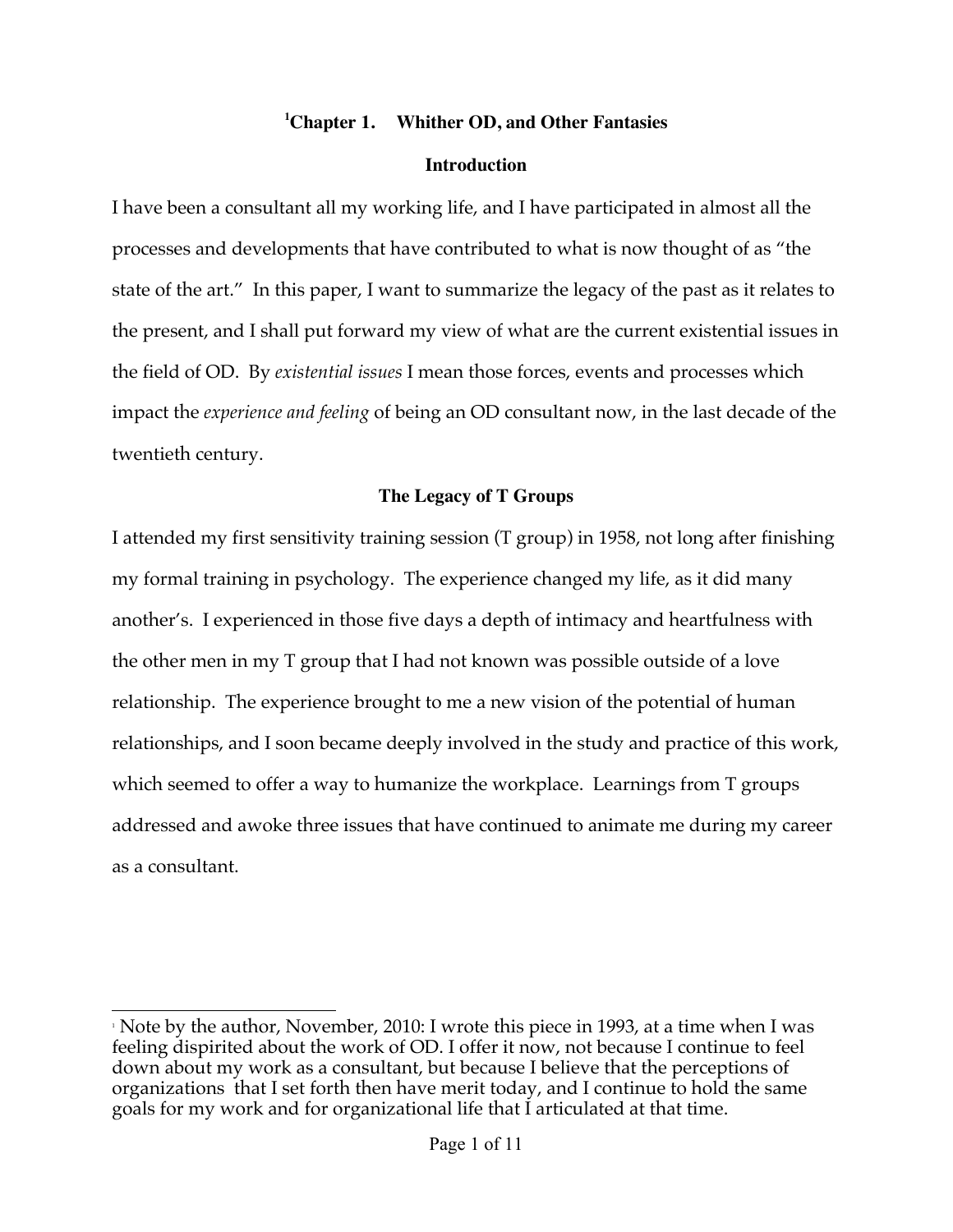Those issues have been *empowerment*, *relationship* and *learning*:

- Groups operating by consensus make better decisions than leaders do, because they use everyone's resources.
- Groups don't need a leader to tell them what to do—they can manage themselves.
- Intimacy depends on willingness to risk, not longevity of relationship.
- It's painful to see yourself as others see you, but it's bearable in a group where trust and support are high.
- Through sharing feelings, you can learn to love people you don't much like.
- Who risks and experiments more learns more.
- Who risks, experiments, *and reflects with others* learns most.
- You are not alone. If you feel strongly about something you see, and everyone else denies it, some of the others are not owning up.
- Not everyone has the same experiences and assumptions as you; sharing your data as well as your conclusions saves time and conflict.

These learnings may not be completely true, but for many of us, they became articles of faith and foundations of our practice, as the sensitivity training movement ripened into OD. Before that transition occurred, we learned bitter lessons as we brought T groups into the workplace during the sixties. Our technology was more powerful than we were wise, and participants who were led by us to open themselves to colleagues were sometimes hurt later on, when their openness was used against them in workplace politics.

OD came to life in the form of such innovations as "process consultation," "task oriented team development," and "role negotiation," as we endeavored to bring what we had learned as T group trainers into organizations, and to make it safe for our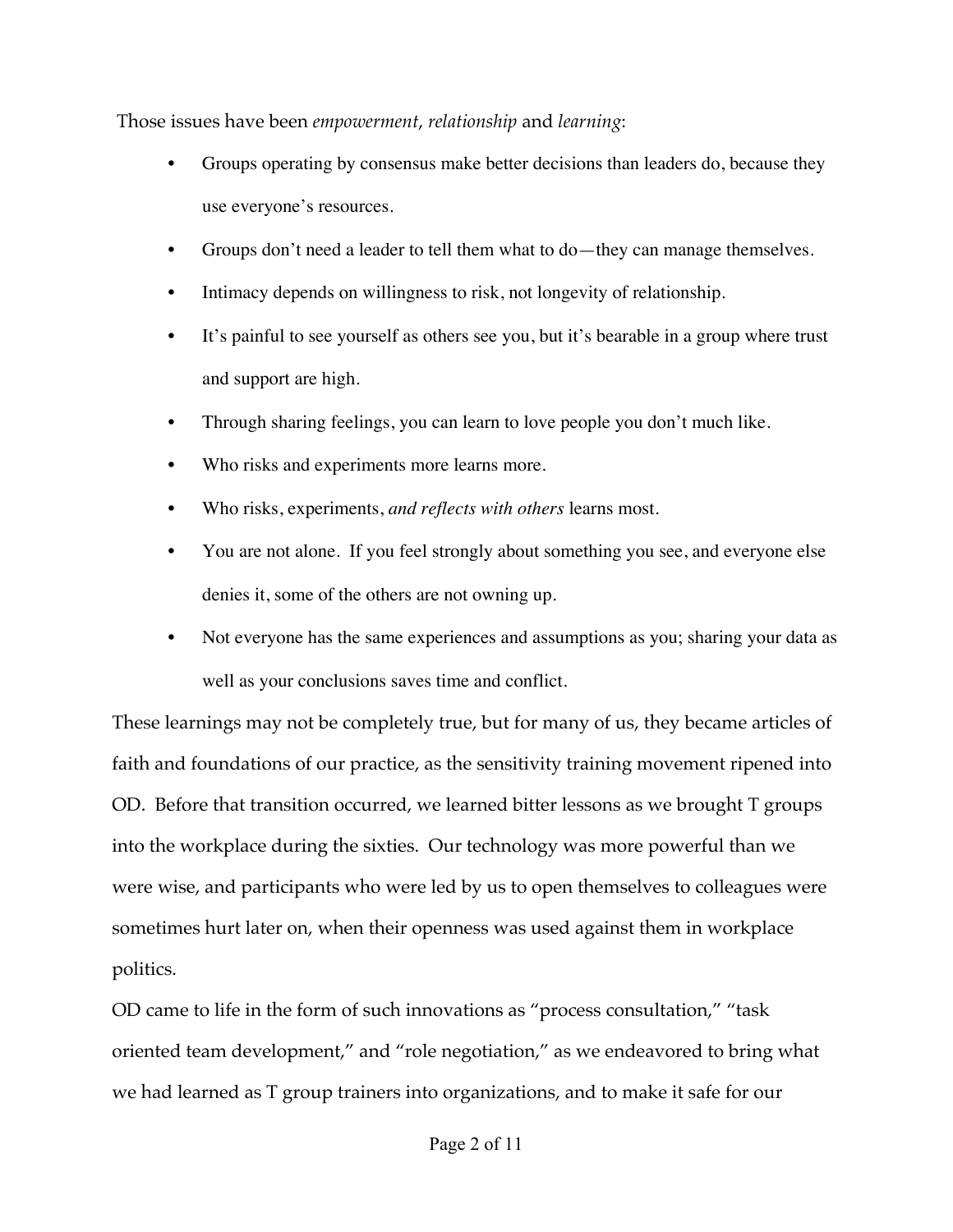clients. For me, the sixties and early seventies were a time of passionate commitment to the cause of empowerment for individuals in organizations, and I saw myself as a freedom fighter for that cause in most of my work. During this period I developed the "Autonomy Laboratory" and (with David Berlew) the "Positive Power and Influence Program" both of which were oriented to helping participants learn to make things happen in their lives and organizations. I became less optimistic, though not cynical, about the possibilities for openness and intimacy in organizations during those years, and it was a time when my own growth and development were oriented to personal autonomy and empowerment.

As I look back now, until about 1980 we were knocking at the doors of organizations, asking for opportunities to contribute, but we were so strongly countercultural that we usually had to content ourselves with operating on the fringes, often concealing our true motives and objectives. There was no great felt need for change in organizations; they were "fat and happy" for the most part, and even when we could show them a better way, it was rare that the will existed to take advantage of it.

But things *were* changing in the wider society, and we in OD were a part of that change. People were expressing their individuality and a new found freedom in many ways. During the sixties it was the sexual revolution, the hippies, the communes, and "flower power." In the seventies it was the emphasis on lifestyles; the ethic of "doing your own thing;" the continued questioning of authority; the weakening of the nuclear family and of societal constraints on individual behavior. When I returned to the US in 1976 after eight years in Europe, I found displayed on the airport newsstands a new America, one in which such books as *Power!: How to Get it, How to Use It* (Korda, 1975);*Looking Out for Number One* (Ringer, 1977); and *Winning Through Intimidation* (Ringer, 1974) announced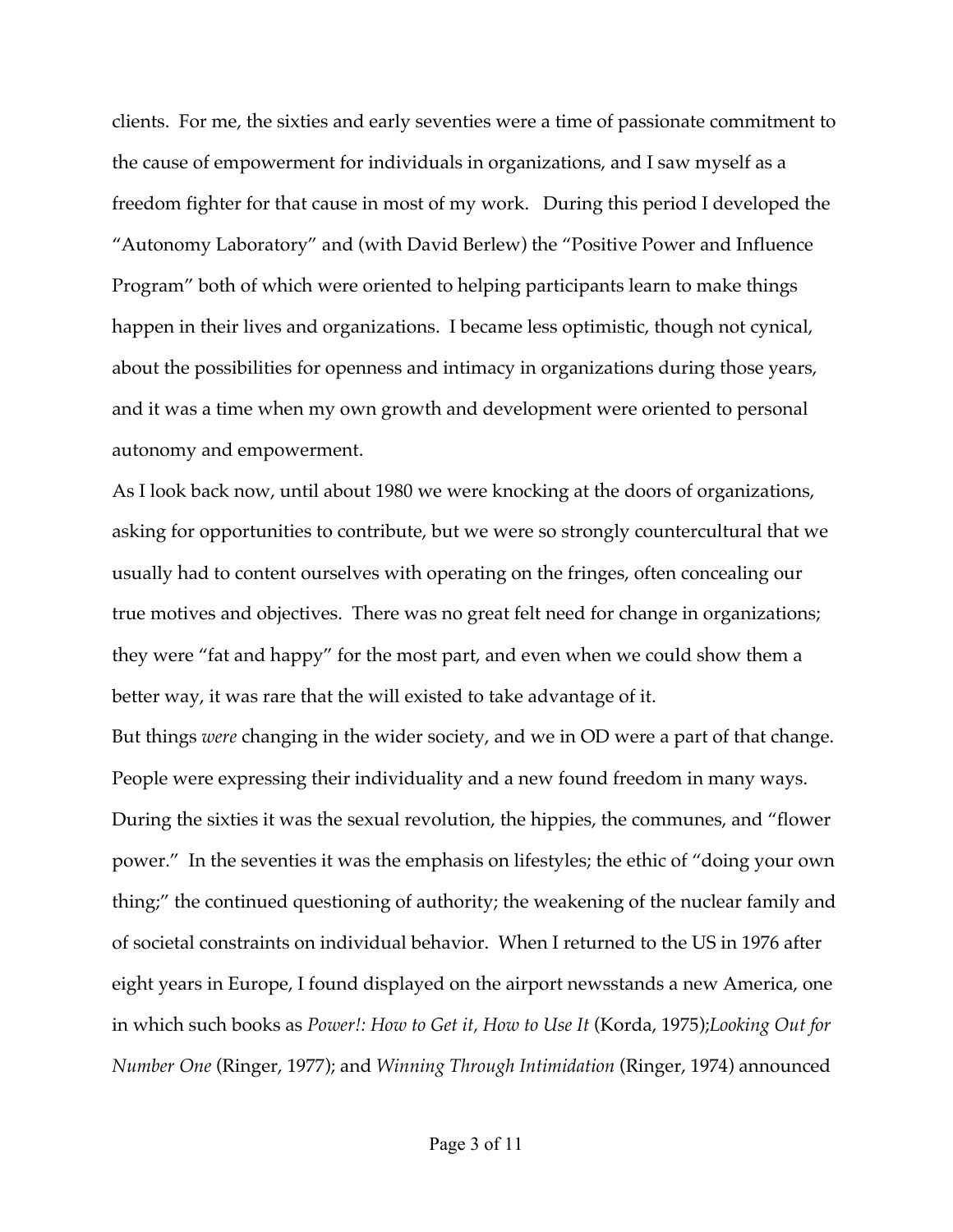a swing from the relationship orientation of the sixties to a strong concern with personal power.

This trend gave me pause. I had begun by believing that empowerment *and* openness and cooperation were compatible and equally worthwhile objectives, and what I now saw about me in organizations was a world in which traditional authoritarian and bureaucratic cultures were giving way to an unbridled "Me First" competition in which the hand of each was raised against his or her fellows—empowerment *without* relationship. The ethic of this new organization culture has been well described by Michael Maccoby in his book, *The Gamesman* (Maccoby, 1976).It looked to me as though we were engaged in a reckless competition for the resources of our organizations and of society, with little care for the "ties that bind," the social fabric of cooperation and mutual responsibility that made possible the creation of those resources in the first place. The process was not confined to organizations and society, but it went on between our species and the Planet, where it was becoming clear that we could not go on exploiting our environment without destroying the delicate web of cooperative and nurturing processes that makes life here possible.

What I saw about me paralleled my own story. I went to Europe in 1968 as a free lance consultant seeking freedom, fame and fortune, and I thought of myself as something of a freebooter. I lived by my wits; I was bound to no one; there was no one to catch me if I fell. It was a time for me of radical autonomy, self reliance, and more than a little selfishness. It was also a time of marginality and loneliness. In 1976, I returned home longing for love, connection and cooperation, and I found those things available to me within the Bay Area OD community. At the same time, I began working with client organizations in high technology and  $R \& D$ , where people were more than ordinarily empowered and autonomous, but where their ability to connect and cooperate left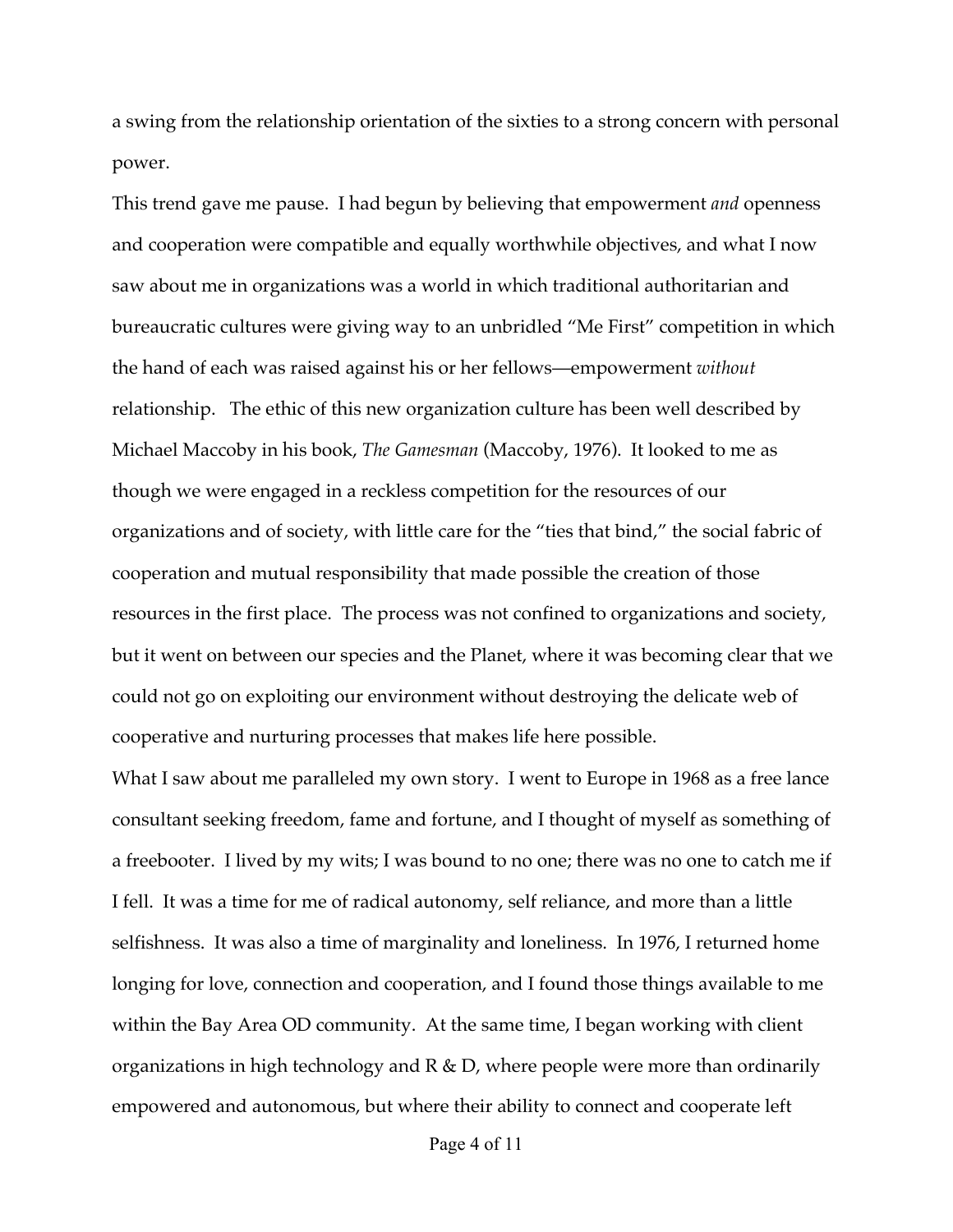much to be desired. I saw in my clients what I had become, and what now saw as limiting to the human spirit.

I turned my attention to the relationship side of the empowerment/relationship frame, and asked once again what we could do to make organizations safe for trust, cooperation, friendship and love. In 1982 I wrote "Leadership and Strategy for a New Age" (Harrison, 1984\*) in which I distinguished between *alignment* and *attunement* in organizations, and first came out publicly for unleashing the power of love in organizations. I have been working that issue in one way or another ever since, not because love is the only thing I care about, but because it is too often suppressed in organizations. Missing love, we are also missing cooperation, mutual responsibility, appreciation of diversity, responsive service, and the ability to manage rapid change with grace and humanity.

During the sixties there was a great deal of innovative ferment in OD, but it seemed to me that during the seventies not much changed. When I came back from time to time from England to attend a professional conference, I was relieved to find that I did not seem to have missed much by being in Europe. Consultants were putting their energies into being accepted as contributors; the problem wasn't to invent more powerful technology, but rather to get a foot in the door. At that time I was doing a good bit of training of consultants in Europe, and I remember saying somewhat ruefully to eager aspirants that as I saw it, the stages of consulting—Entry, Contracting, Diagnosis, etc., collapsed down to Entry, Entry, Entry. In those years one was seldom solidly in. All that changed when the Japanese and others began to compete with high quality products and advanced technology that began to take business away, not just from the weaker Western businesses, but from the leaders as well. Then the doors on which we had been knocking swung open, and we stumbled across the threshold into the open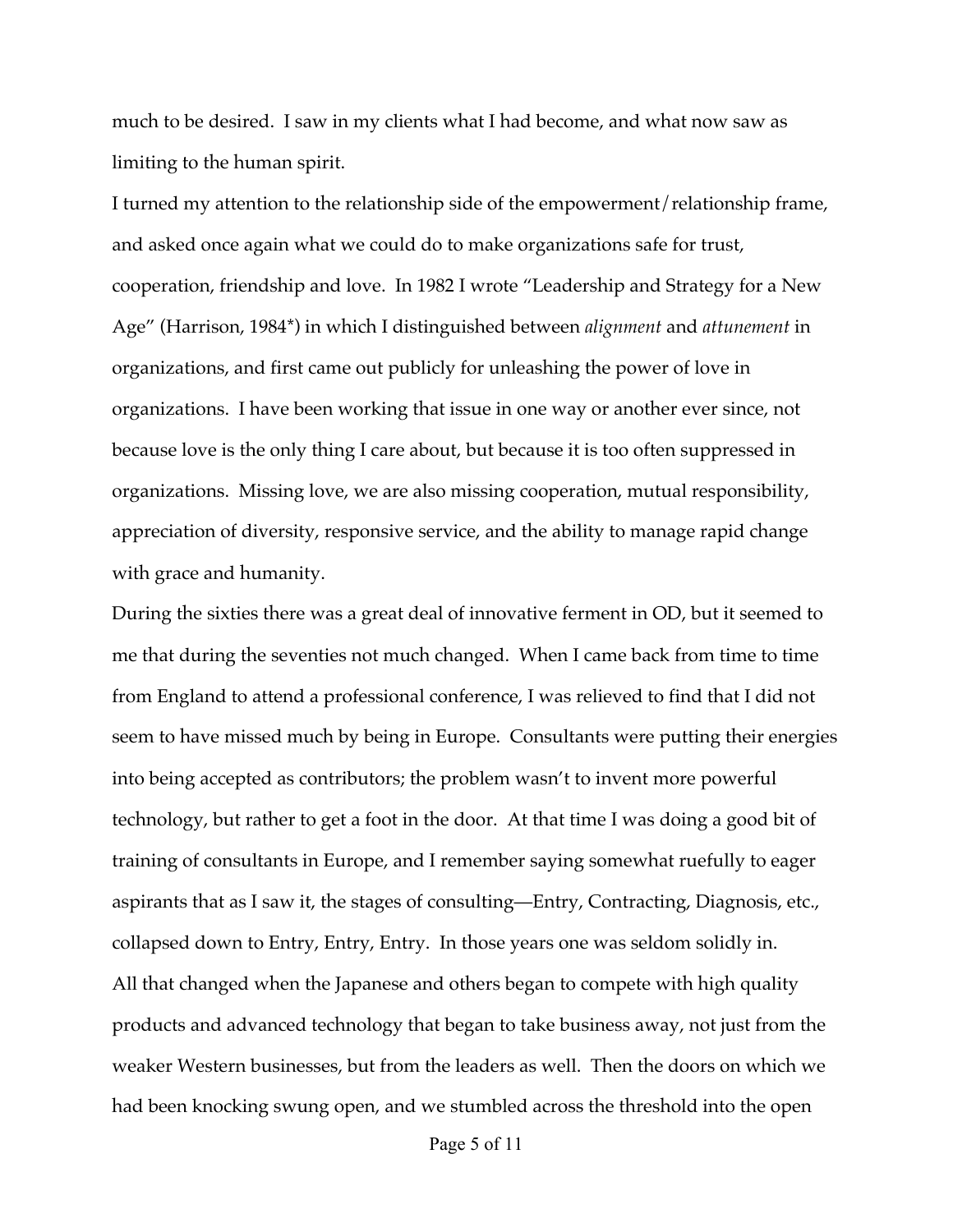arms of clients who were hoping for miracles from us—miracles that hopefully did not require fundamental change on their parts! This new enthusiasm on the part of clients was more than a little embarrassing to those of us who found ourselves asked to make good on the promises we had been making for years, "Only give us the time and resources, and we will bring you high performance and a more humane organization, too!" We got the time and the resources, but we frequently did not perform (nor transform, either) partly because we did not know how, and partly because the leadership in client organizations was either unwilling or unable to walk their talk. I want to be clear in my assessment of our contribution as a profession, that I cast no aspersions on the quality of work that we do, nor the integrity with which it is undertaken. I have always felt myself in this work to be in the company of men and women of heart and good will, who frequently perform miracles through creativity, caring and persistence. But the power of traditional organizational cultures lies like a dead hand on much of our work, and even where we succeed in liberating the human spirit, it is like Pandora's Box—what is released is not what we expected. So I have often said to consultants in training that in this business, if you cannot live on Hope, you had better find another way to make a living! We can all take satisfaction in the minds and hearts we have touched, and the learning we have stimulated, even while we continue seeking that perfect intervention or that perfect client organization that recedes like the pot of gold at the end of the rainbow.

As I experienced it and some of us wrote about it, the sixties were the decade of the T group (Argyris, 1962), (Schein and Bennis, 1965), (Harrison, 1966), (Harrison, 1963\*). That decade also saw the beginnings of our "technology" (Pfeiffer and Jones, 1969), the birth of OD (Clark, 1966), (Schein, 1969), and significant contributions to organizational theory (Lawrence and Lorsch, 1967a). The seventies saw contributions to a theory of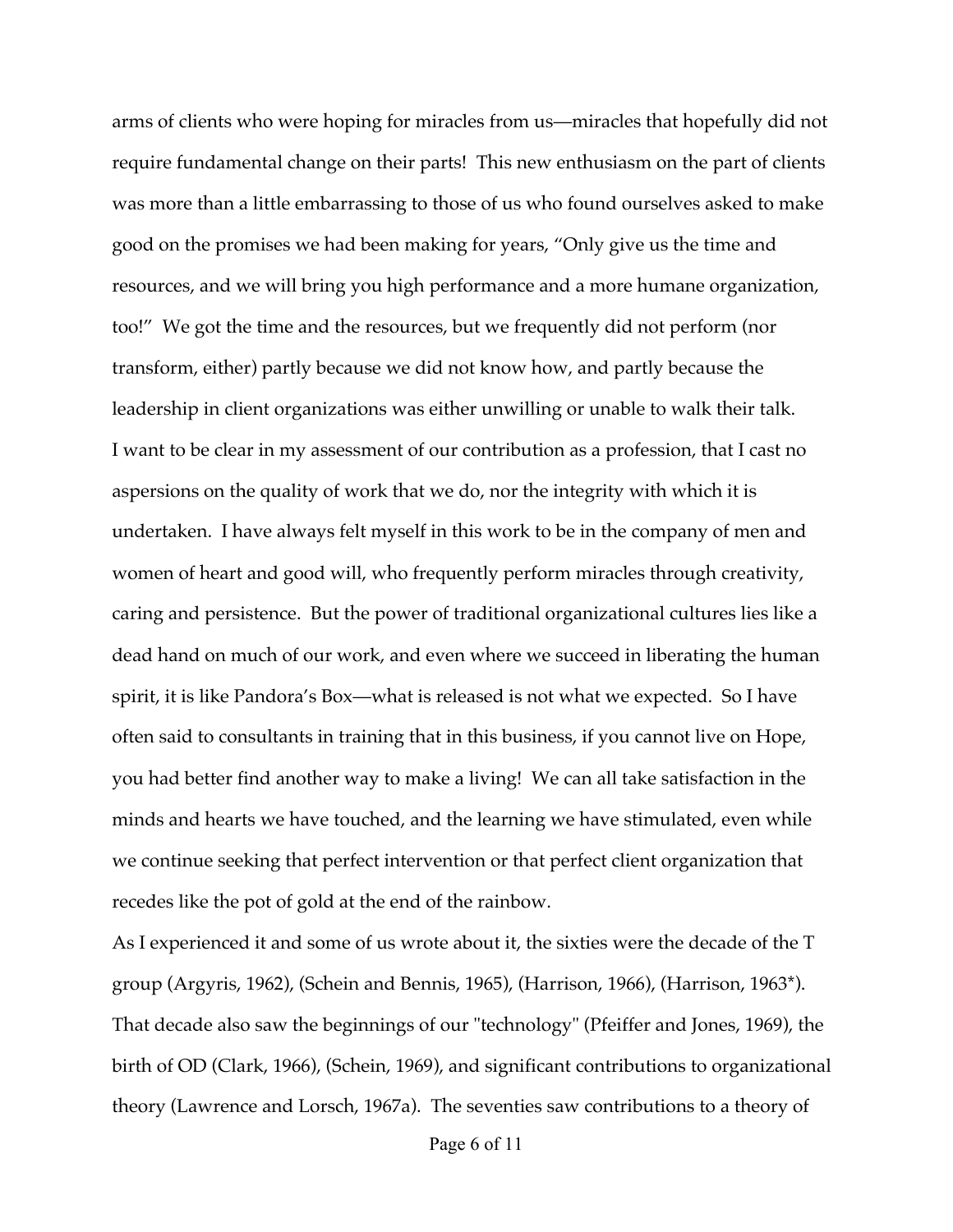practice (Harrison, 1970\*), (Harrison, 1981\*), team development (Kolb and others, 1971), (Harrison, 1972\*-c) and a proliferation of training approaches to personal growth and empowerment (Harrison, 1972\*-a), (Harrison and Oshry, 1972), (Harrison, 1978\*). The eighties gave us visioning (Harrison, 1987\*-a), (Harrison, 1988), organization culture (Harrison, 1972\*-b), (Harrison, 1987\*-b), systems thinking, and quality management. The nineties look like continuing the work on quality, and bringing forward the work of fostering systems thinking and organization learning (Senge, 1990), (Pedler and others, 1991), (Harrison, 1992), (Weisbord, 1993).

## *The current situation*

Recently I have heard from a number of consultants, both here and in Europe, some of whom are experiencing a deep sense of disillusionment in their work, and others who are now convinced that the only change that is worthwhile to work on in organizations is radical change. I paraphrase some of their comments below.

- I have cut down my traditional work in organizations. My focus is on the personal/spiritual side of leadership and work life. For thousands of years we have tried every possible kind of leadership and organization method, which has brought us to a situation where we seem to have bigger problems and deeper crises than ever. I have looked at what esoteric sources like *A Course in Miracles* and Krishnamurti have to say about leadership functions like strategic planning, problem-solving, decision-making, etc. What they say is totally different from the way those functions are practiced today and have been throughout human history. Maybe such radical changes are the only "organization healing" that has any lasting effect?
- I'm more and more doubting what I/we are doing. In my dark moments I think our work actually is like bandaging dead corpses. For a real shift to take place it takes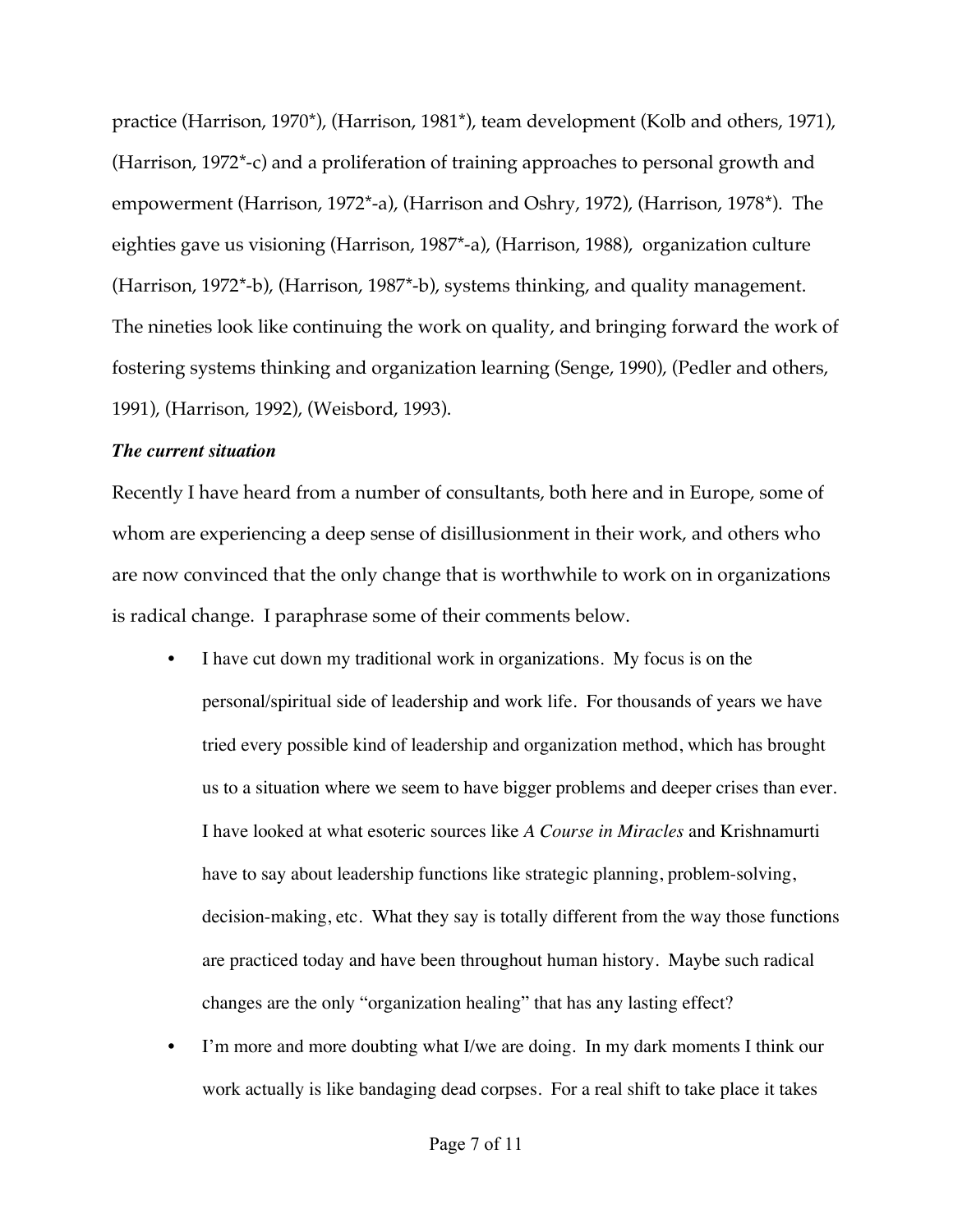much more crisis, much more stepping into the unknown than any of my clients are willing to experience. I question whether our work is not just making it possible for organizations to be efficient in an old mindset, and thereby prolonging the transition time. Even though my work is very rewarding from the point of view of the extraordinary results that happen, I question whether such results are enough.

• Something is different now. For the first time in my memory I have a sense that there is nothing much for me to do. It's not that I feel I have nothing to offer, or that I don't want to give what I have; it's more a feeling that there is a destructive process at work in our society, or perhaps it is a reconstructive process, that has to run its course before I can do anything. And I sense that as we move through this process, there will be new insights about how to be relevant. In this rather strange time, though, I don't believe in my own relevance.

Other consultants mentioned similar themes.

- I feel my clients have so much on their plates that they don't have the resources to learn a better way. By taking their time I am becoming part of the problem, rather than helping.
- There are good people in the organizations I work with. I take satisfaction in helping them understand their interdependencies, and in gently leading them to look at the interdependencies that exist in the wider environment, but I cannot really believe in the value these organizations are bringing to mankind through their products.
- I enjoy the time between assignments more than when I have work
- My *pro bono* assignments are more exciting and rewarding than my paid work.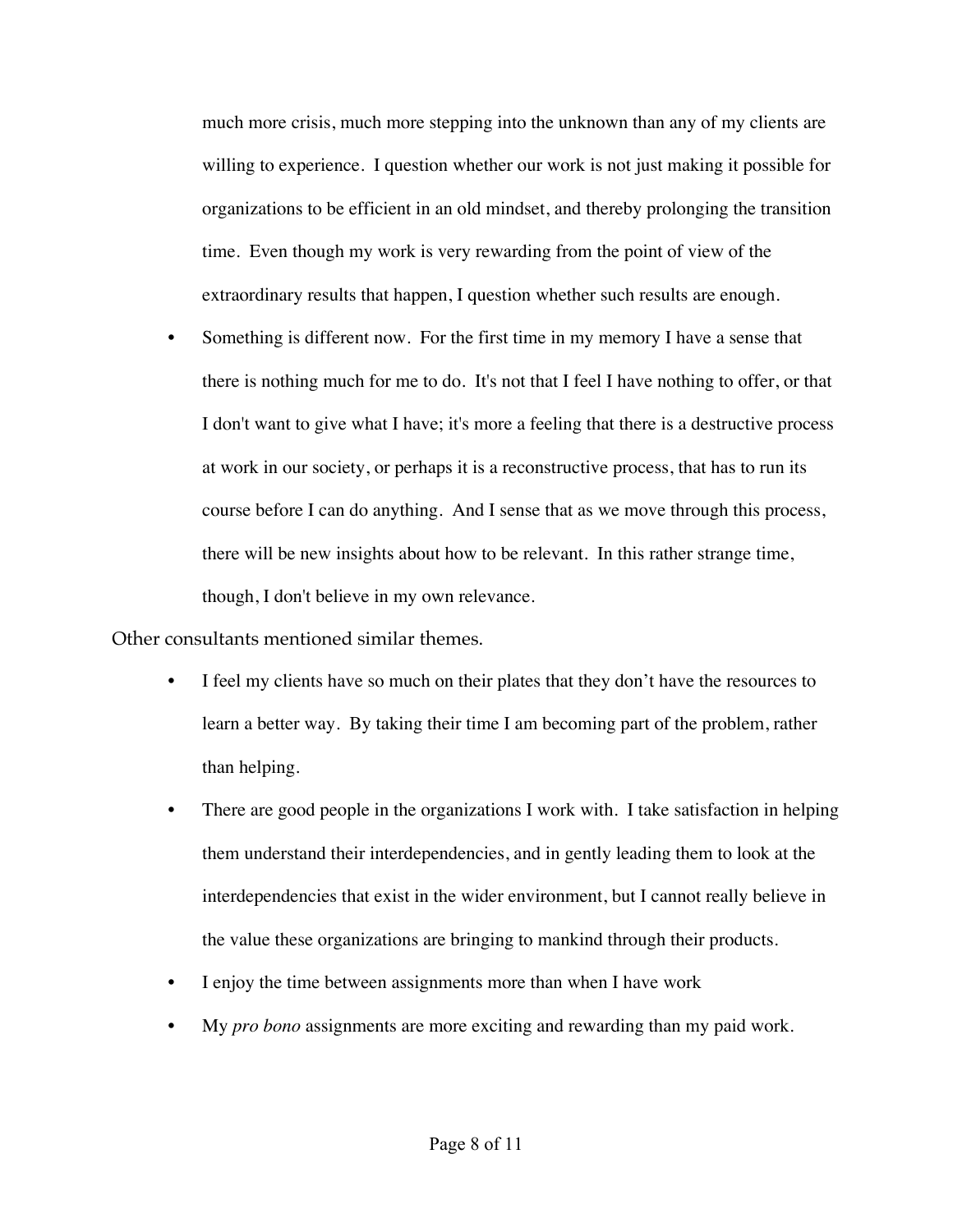- No matter how significantly I impact a system, it invariably falls back to the way it was before.
- I am finding myself unmotivated to seek new clients.

For these people there is a lack of *heart* in this work of being a consultant to organizations, a problem of *relevance,* a concern for *values* that are missing or distorted. For myself, I find that when I am in action, and particularly when I am immersed in the *skillful means* of my work, the designs and the technology, I become excited and involved. When I step back and ask myself the larger questions, I feel rather dispirited about what I am able to bring to organizations right now. I tend to agree with the consultants I quoted above, who feel that only radical changes will be beneficial in the long term.

In the present moment (1993), pressed by competition, and struggling to outlast a severe economic downturn, most organizations are endeavoring to squeeze all they can out of the old "Newtonian" paradigm. Value is measured largely in material terms. Organizations are perceived as machines, and the goal is to obtain the greatest output with the least input of energy (in the form of money) and material. People are seen as parts of the machine, and the game is to get the most output from the fewest parts, as fast as possible.

It sometimes seems as though organizations compete to see which can shed the most *parts* and work the remaining ones the hardest, and our social environment is becoming polluted with the anger, hopelessness and bitterness of the rejected *parts*, who incidentally happen to be our neighbours and fellow citizens, people we grew up with and shared our dreams with. As a society, we seem unable to take a human stance towards these *parts,* viewing the problem in abstract terms of economics, rights and law,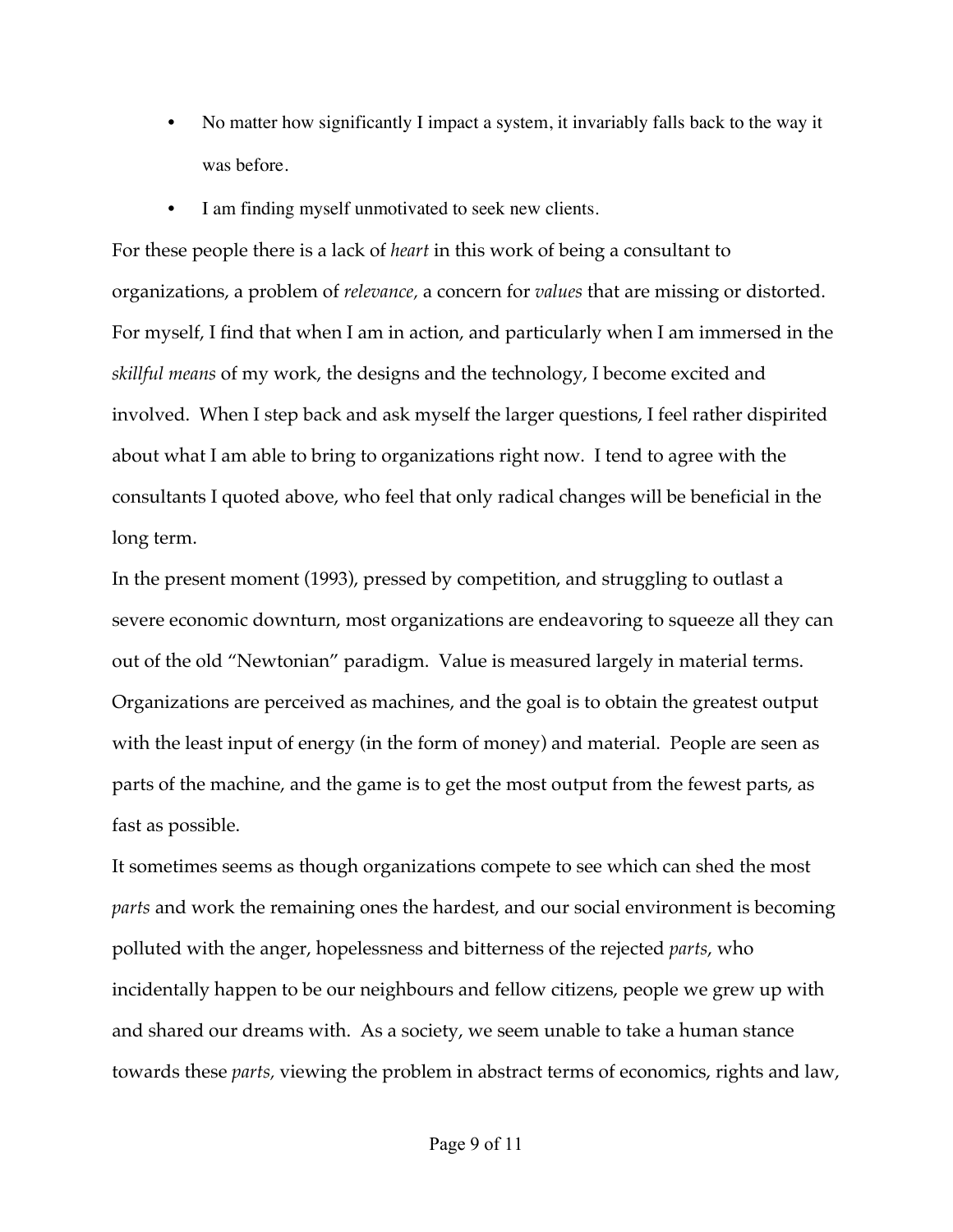and disowning the ties of love and responsibility that bind each of us to those whom organizations are treating as human waste.

For me, it is not the chaos of the world in which we live at the end of the twentieth century that is distressing. It is the denial of chaos, and the extreme lengths to which we go to perceive our world as coherent and sane. Although I am hopeful about the long term, because we have to deal with reality sooner or later, I am a bit down about the present.

It is very painful to be a member of a self organizing system which is preparing for a reorganization at a higher level of consciousness. Many organizations seem to me to be exhibiting a "fortress mentality" at present, and they are therefore not much fun to work with. However, I am optimistic for the long term. We are engaged in natural processes of perturbation which should, if the transformation goes well, provide the conditions for movement to a higher level of organization.

There is, of course, no guarantee that it will go well, no assurance that our species will survive our current mindless destruction of the environment that supports us. The criteria by which our society currently evaluates the usefulness of its activities seem to me worse than irrelevant, for they are based on a notion of wealth creation that fosters the destruction of the ecosystems that nurture us—a paradigm which accepts the idea of taking from nature without giving back. Since our society operates on that paradigm, there are few organizations in which I can participate that is not operating on principles which I feel in my bones to be wrong.

When I ask for guidance as to what contribution I can best make to the transformative process in organizations, I am directed to pay attention to what has heart and meaning for me, what activities I engage in that feel inspired by a higher purpose than gain, egoistic recognition, or technical fascination. There are still moments in organizations